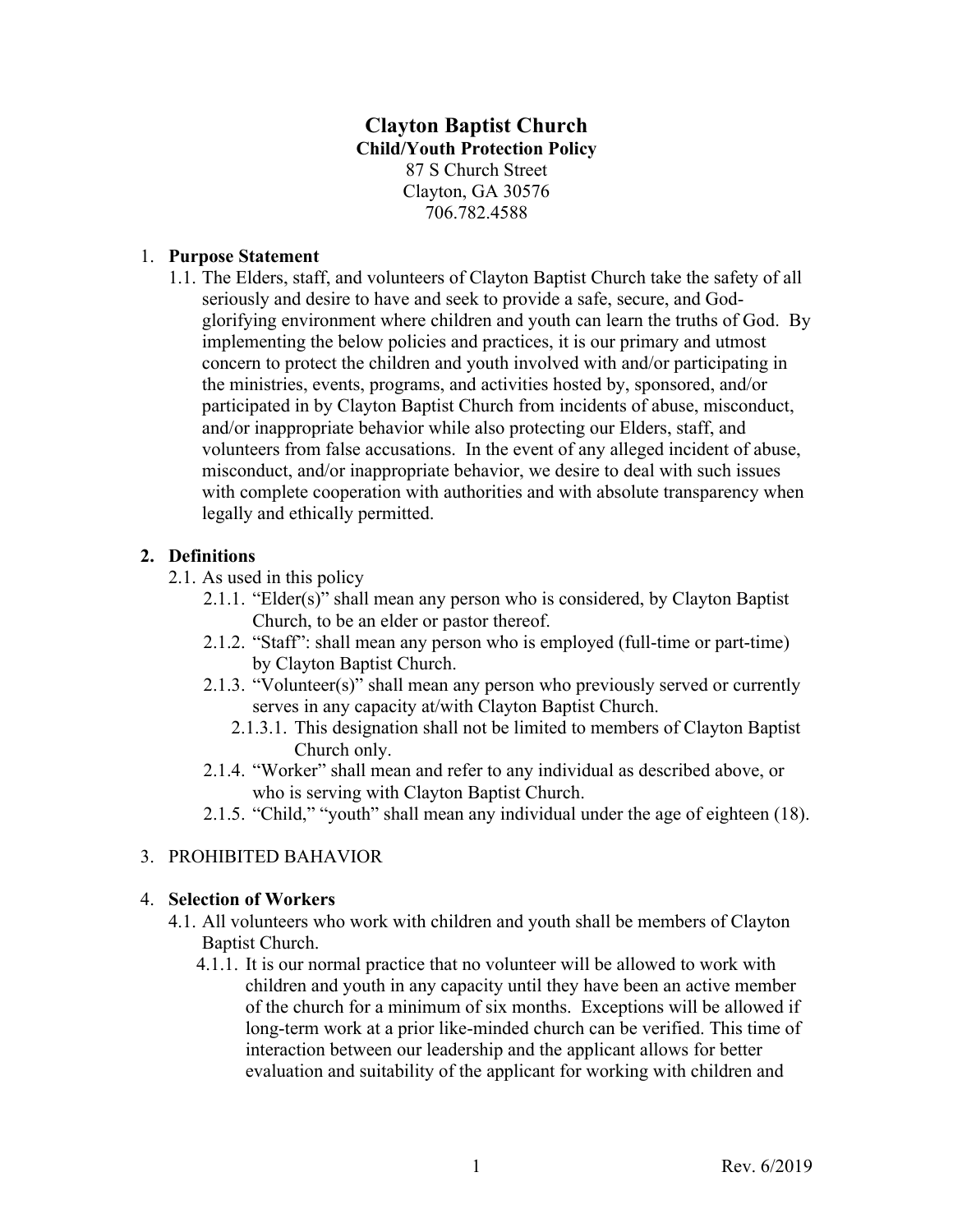youth. This decision will be reserved for the respective children or youth pastor/director and/or the elder board and/or the senior pastor**.**

- 4.2. Anyone (Elders, Pastors, staff, and volunteers) who has regular contact with children and/or youth in any of our ministries must have a background check performed with a copy on file that has been approved by the children's or youth pastor, or his designee, before serving in any way with children and/or youth.
	- 4.2.1. Anyone who refuses to have a background check will not be permitted to continue in any children's and/or youth ministry activity or class.
	- 4.2.2. In addition to the initial background check, criminal background checks may be performed on workers on an ongoing basis, randomly, and/or as deemed necessary.
	- 4.2.3. All information from the background check shall be kept strictly confidential.
- 4.3. Whether disclosed voluntarily or by result of the criminal background check, the following items shall automatically disqualify a volunteer from participating in the leadership, sponsorship, or supervising of any activity or program involving minors:

Any conviction for:

- Abandonment or endangerment of a child
- Aggravated assault (of any type)
- Aggravated battery
- Aggravated sexual battery
- Assault on an unborn child
- Battery of an unborn child
- Child molestation; aggravated child molestation
- Cruelty to children
- Employment harmful to children
- Enticing a child for indecent purposes
- Feticide
- Incest
- Indecency with a child
- Kidnapping or false imprisonment
- Murder; malice murder; felony murder; murder in the second degree
- Possession or promotion of child pornography
- Public indecency
- Rape
- Reckless abandonment
- Sexual abuse
- Sexual battery
- Sodomy; aggravated sodomy
- Statutory rape
- The sale, distribution, or display of harmful material to a minor
- 4.4. Any prospective worker who has prior incidents of sexual misconduct, child abuse, other predatory type incidents, any incident deemed inappropriate by church leadership, and/or any known history deemed inappropriate by church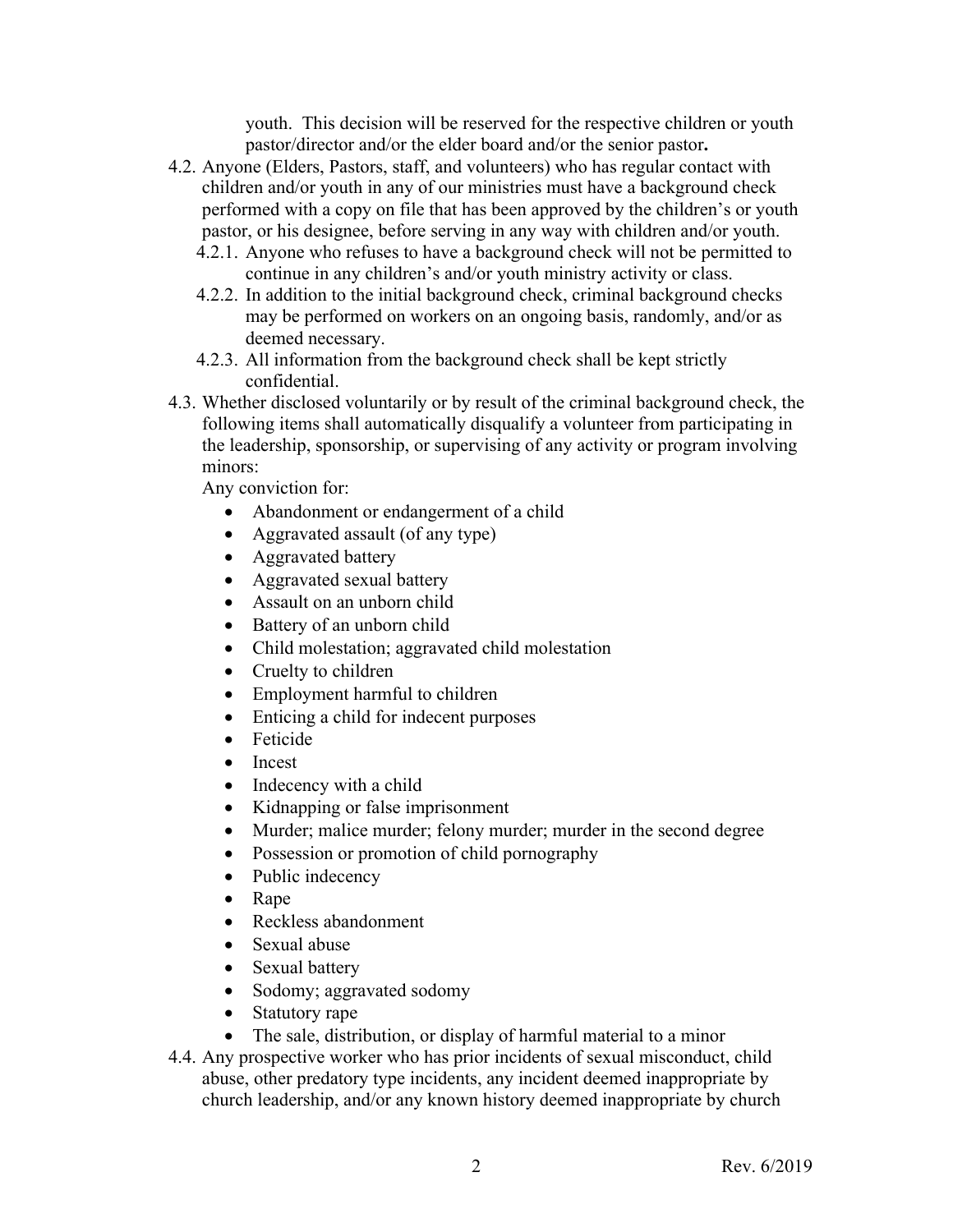leadership will not be allowed to serve in any capacity where they would have contact with children and/or youth.

- 4.5. There are no exceptions for substitutes or occasional volunteers. All workers must complete the entire process and submit to the entirety of the policies and procedures contained herein.
- 4.6. Workers will be officially notified when they have been approved to serve with children and youth. Work with children and/or youth shall not begin until this official notification.
- 4.7. Approved workers should avoid being in classrooms unless they are scheduled to work in those classrooms.
- 4.8. Within six months of approval, workers should complete a Sexual Abuse Awareness training class, as designated by Clayton Baptist Church.
	- 4.8.1. Exemptions to the completion of a Sexual Abuse Awareness training class shall be allowed only at the discretion of the respective Children/Youth Pastor.

## **5. Child Abuse Policy**

- **5.1.** It is our intent to follow state regulations in the reporting of child abuse.
- **5.2.** As defined in O.C.G.A. § 19-7-5, "Child abuse" means the following:
	- **5.2.1.** Physical injury or death inflicted upon a child by a parent or caretaker thereof by other than accidental means, provided, however, that physical forms of discipline may be used as long as there is no physical injury to the child;
	- **5.2.2.** Neglect or exploitation of a child by a parent or caretaker thereof;
	- **5.2.3.** Endangering a child;
	- **5.2.4.** Sexual abuse of a child; or
	- **5.2.5.** Sexual exploitation of a child.<sup>1</sup>
- **5.3.** The Elders, staff, and volunteers of Clayton Baptist Church further define "child abuse" to be any act or omission which mentally, emotionally, sexually, or physically harms or threatens a child, regardless of any consent which may or may not be given on behalf of the victim, and/or regardless of the age of the aggressor.
- **5.4.** Any suspicions, allegations and/or complaints about suspected or alleged abuse, misconduct, and/or inappropriate behavior of any type are to be reported to an Elder, pastor, or children/youth director immediately.
- **5.5.** In the event of a reported case, the Elders, staff, and volunteers responsible for and/or involved shall work in full cooperation with the family and authorities according to the Law.
- **5.6.** Any suspected or alleged child abuse by any Elder, staff, and/or volunteer shall result in the immediate removal from ministry, at the discretion of the Elders of Clayton Baptist Church.
- **5.7.** Pending the outcome of a complete investigation the Elders of Clayton Baptist Church may elect to remove and bar the accused and/or convicted offender from ministry permanently, at Clayton Baptist Church.

 $1$  O.C.G.A. § 19-7-5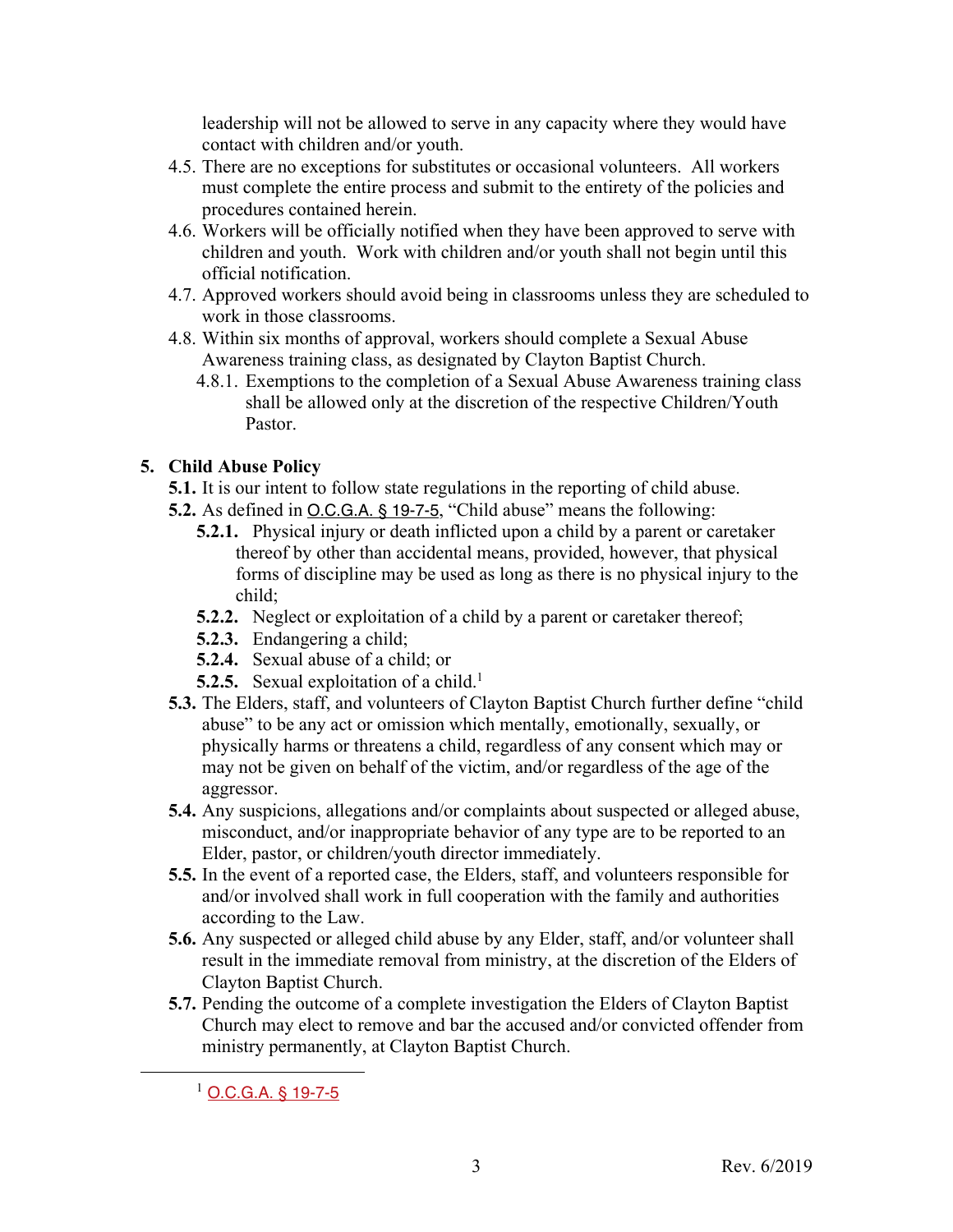- **5.8.** Additionally, the Elders of Clayton Baptist Church may elect to reinstate the accused offender who has been acquitted of charges or against whom no charges were brought forth.However, the acquittal or absence of charges alone shall not secure the reinstatement of the accused offender.
- **5.9.** In the event that an Elder, staff person, or volunteer suspects the abuse of a child from his or her parent/guardian, this suspected abuse shall immediately be reported to the appropriate authorities.
- **5.10.** If at any time a worker observes any type of abuse, as described above, he/she shall immediately intervene to stop the abuse which is taking place.

### 6. **Guidelines**

- 6.1. Number of workers
	- 6.1.1. A minimum of two adult workers shall be in attendance at any time during interactions with children, regardless of the number of participants, location, or activity. For the purpose of this policy, two related adults, whether by marriage or birth, shall count as one adult.
		- 6.1.1.1. The exception to the above will be allowed when a child is one-onone with his or her parent.
- 6.2. Discipline
	- 6.2.1. Child and/or youth behavior issues shall be handled with gentleness and grace. Correction is permitted only to maintain classroom/group safety and order. Incidents of poor behavior and disobedience are to be seen as opportunities for teaching and to address the child's/youth's heart with a gospel focus.
	- 6.2.2. Corporal punishment and/or verbal abuse is not permitted for any reason.
		- 6.2.2.1. Any use of corporal punishment and/or verbal abuse shall be grounds for immediate dismissal.
		- 6.2.2.2. Parents may discipline their own children corporally; this discipline should be done so in privacy and must not take place in view of other children.
- 6.3. Physical Contact
	- 6.3.1. Common expressions of affection (hugs), affirmation (pats on the back), support or physical caretaking (diaper-changing, helping small children in the restroom) are appropriate in the community of caring Christians. However, expressions of affection shall not be excessive nor be imposed upon others.
		- 6.3.1.1. Consider giving children a "high-five" instead of a hug. This is a great way to respond to the excitement of a child in a way that will not be as easily misinterpreted.
		- 6.3.1.2. If a child runs to a leader for a hug, the "catch and release" method is preferred. Quickly give a hug and release the hug gently.
	- 6.3.2. Children over the age of two years should not be held or carried, unless it is an emergency. Piggy-back rides are strictly prohibited as this can be very dangerous for the child.
	- 6.3.3. Elders, staff, and volunteers shall not interact with each other, children, or youth in any way that could be determined inappropriate.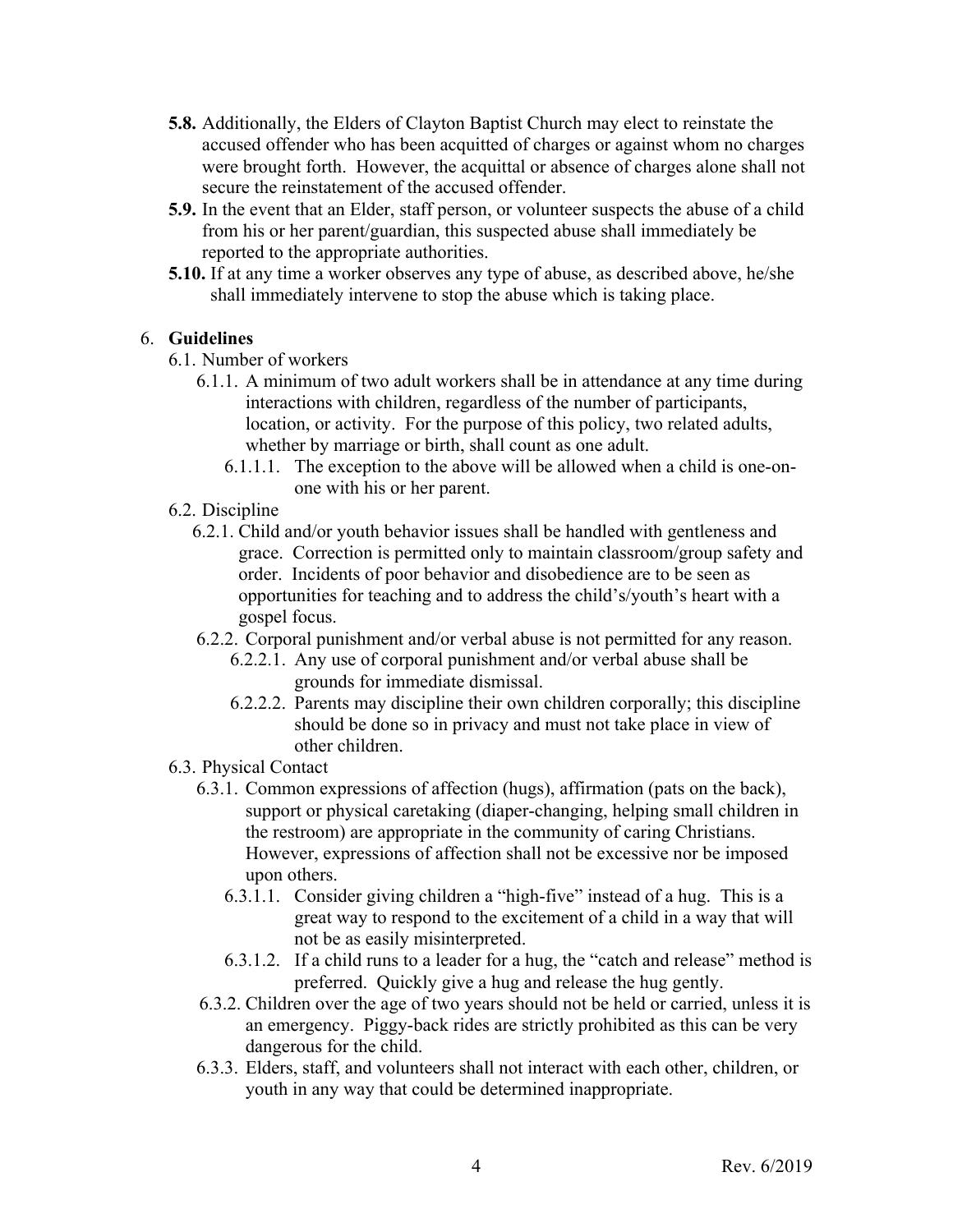- 6.3.4. There shall be no physical contact with "private parts" of any child, with the exception of diaper changing.
- 6.4. Special Needs
	- 6.4.1. The Elders, staff, and volunteers recognize the effectiveness of "Deep touch pressure." This pressure can be applied with the hands, or products for children to wear or wrap around themselves for the purpose of calming and directing attention.
	- 6.4.2. This technique can be used with children who demonstrate the failure to direct their attention and behavior in age appropriate manners, as a means to calm and direct the child's attention, for the purpose of instruction and discipline. When completed properly, this technique can release triggers in the body to release a sense of calm and peace.
	- 6.4.3. This technique shall not be used broadly with children, but only with those who fail to demonstrate age appropriate levels of attention and self-control
- 6.5. Diaper Changing/Bathroom Use
	- 6.5.1. All diaper changing shall be done in the classroom, on the changing table, and in full view of adults present.
	- 6.5.2. Appropriate personal protective equipment (PPE) and sanitizing supplies shall be provided for use by Clayton Baptist Church.
	- 6.5.3. Parents/Guardians will be expected to provide the appropriate diapers and wipes for their respective children.
	- 6.5.4. The application of ointments and/or creams by workers is not permitted.
	- 6.5.5. Workers shall not leave children unattended on changing pad/table for any reason.
	- 6.5.6. For potty-trained children, the bathroom provided in the respective classroom shall be used. If no bathroom is provided, the closest available bathroom shall be used.
- 6.6. Injury
	- 6.6.1. Parents are to be notified immediately in the event of any injury that surpasses basic First Aid attention. An "Incident Report" should be completed as soon as possible in the event that an injury has occurred in our care.
- 6.7. Photography/Videography/Social Media
	- 6.7.1. Photography or audio taping of any child will not be permitted without express written consent from each child's/youth's parent/guardian, as designated by Clayton Baptist Church.
	- 6.7.2. Posting of images, audio, and/or video of children/youth to any web-based platform, commonly referred to as "social-media," but not limited to platforms referred to as "social-media," is not permitted apart from the express written consent from each child's/youth's parent/guardian.
- 6.8. Claim System
	- 6.8.1. Children below kindergarten should be signed in with a claim number attached to the child's garment when left in the care of the leaders/workers at Clayton Baptist Church.
	- 6.8.2. No child may be picked up without the matching claim check turned in.